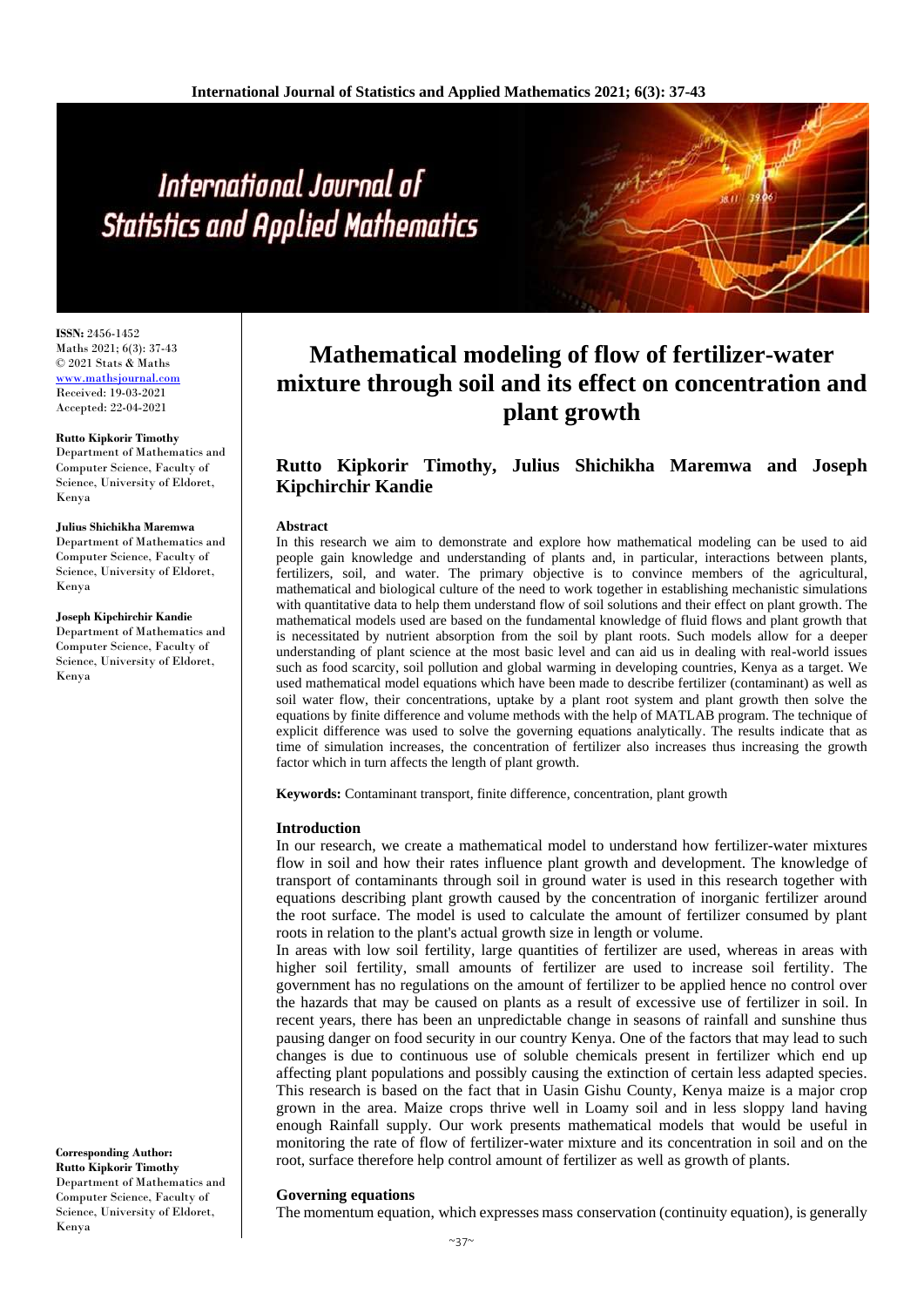required for the hydrodynamic definition of a fluid-flow problem and a relationship between states among them: temperature, stress, and density. The problem with the flow is thus described mathematically by a system of partial differential equations, which can be more or less complex, the solution of which necessitates the Boundary conditions and, if the flow is unsteady, initial conditions describing the particular flow situation are specified.

The movement of fluids inside the soil can be studied on a minuscule scale by taking the soil into account as a dispersed system and, even if only conceptually, solving the problem using the Navier-Stokes's equations. The Navier-Stokes's equation written in x Cartesian co-ordinates is;

$$
\rho \left[ \frac{\partial u}{\partial t} + u \frac{\partial u}{\partial x} + v \frac{\partial u}{\partial y} + w \frac{\partial u}{\partial z} \right] = -\frac{\partial P}{\partial x} + \rho g_x + \mu \left( \frac{\partial^2 u}{\partial x^2} + \frac{\partial^2 u}{\partial y^2} + \frac{\partial^2 u}{\partial z^2} \right) \tag{1.1}
$$

Flow velocities in real time have significant magnitude and direction differences due to the complexities of the paths taken by single fluid particles as they pass through the pores that are intertwined in soil, Consequently, a careful examination of the definition of flow pattern at any point in the domain is virtually impossible. The understanding of flux density, on the other hand, is of greater importance in many applications.

As a result, processes of soil movement and transport are usually defined at a macroscopic level by specifying a Representative Elementary Volume (REV) and a collection of averaged values and balance equations.

We first make an assumption that the fertilizer is soluble in water and the solution is a homogeneous mixture. The fertilizer is rich in nutrients required by plants during growth and development. The velocity/speed which the fertilizer solution flows in soil has direct effects on uptake by plant root system hence affecting plant growth.

In our research, the model considers the equation that regulates vertical, unsaturated –convective or isotropic –soil water flow and contaminant transport. We use the following equation for transport of contaminants through soil in groundwater:

$$
D_L \frac{\partial^2 c}{\partial x^2} - V \frac{\partial c}{\partial x} = T \frac{\partial c}{\partial t} \tag{1.2}
$$

x: denotes the vertical space co-ordinate (m)

t: is time in seconds (s)

 $D_L$ : longitudinal dispersion coefficient

V: seepage or pore speeds on average  $(ms^{-1})$ 

T: is retardation factor

C: is contaminant (Fertilizer) concentration Which supplies nutrients to the plant (cm<sup>3</sup>).

The hydraulic properties of the studied soil system are used to simulate water flow and solute transport through soil medium. Direct measurements and tests on soil hydraulic properties can be performed in the laboratory or on the ground through experimentation However, since these approaches can be expensive and take a long time, different methods for estimating soil hydraulic properties have arisen. These properties can be estimated using soil knowledge that is readily obtainable and simple to calculate. Functions in mathematics for estimating soil hydraulic variables using simple soil data for example soil texture, the amount of organic matter, and densities of bulk are applied in this research.

#### **Solute transport modeling**

Below are a few of the most important processes which influence transport of solutes in soil. Advection is the average rate of solute mass transportation caused by the flow of water.

Advection can be represented by the Darcy's equation as:  $Q = KA \frac{\phi_1 - \phi_2}{\Delta s}$ <br>If only advection regulated solute transport in the soil, the transport velocity will be the same as the average water flux.

#### **Hydrodynamic dispersion**

This process involves a solute spreading through mechanical dispersion and diffusion of molecules in the direction of the flow (longitudinal dispersion) and parallel to the ground (perpendicular or transverse dispersion). The soil undergoes mechanical dispersion resulting from variations in pore size, differences in the length of the flow path, continuous mixing between pores (because of the configuration of the soil's pores), and differences in velocity of pore transport. On both a micro (within pores) and macro (outside pores) scales (preferential flow through soil cracks), this happens in soil medium. Solutes are transferred through molecular diffusion as a result of a concentration gradient.

Dispersion by mechanical means and diffusion of molecules are two main processes that cause hydrodynamic dispersion. Constituents pass from a high-concentration area to a low-concentration area in this process; the greater concentration difference, the faster the diffusion rate.

#### **The equation for advection‐dispersion (ADE)**

The most widely used mathematical description for transport of solutes through soil is the Advection Dispersion Equation (ADE). The value of the dispersion coefficient is needed for numerical or analytical ADE solutions. Field or laboratory experiments may be used to measure the hydrodynamic dispersion coefficient. Therefore, advection dispersion equation is written mathematically as:

$$
\frac{\partial(\theta.C)}{\partial t} = \frac{\partial}{\partial z} \Big[ D_{sh}(V,\theta) \frac{\partial C}{\partial z} \Big] - \frac{\partial(q.c)}{\partial z} - S_s
$$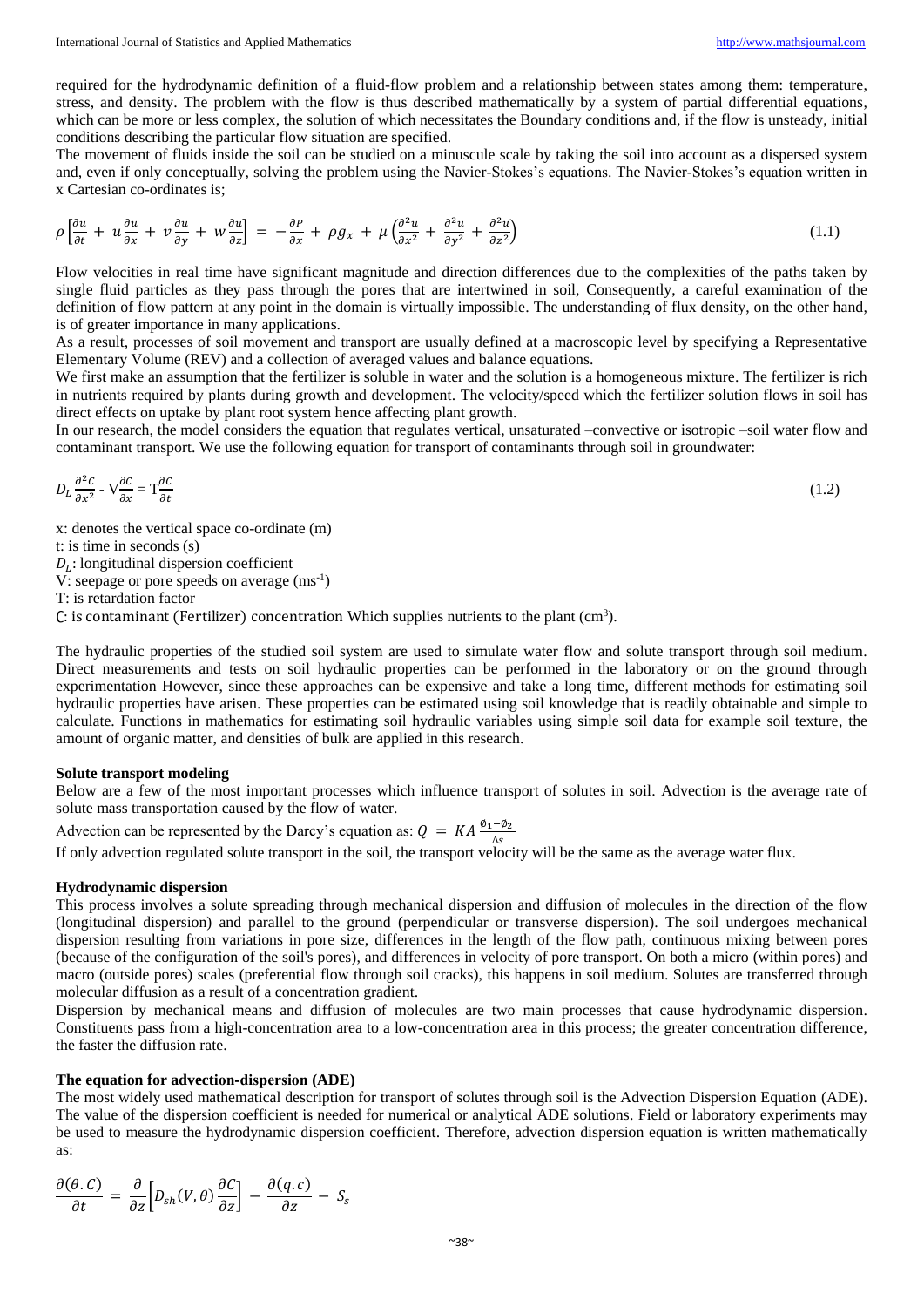International Journal of Statistics and Applied Mathematics [http://www.mathsjournal.com](http://www.mathsjournal.com/)

#### **Methodology**

In this analysis, we developed a one-dimensional model that can describe water-fertilizer movement, which is used to solve the Richards equation implicitly for unsaturated porous media using the finite element method for volume control, yielding waterfertilizer transport and general expressions for initial and boundary conditions. The rule of conservation of matter governs all water-solute movement in porous media (soil).

#### **Fundamental groundwater flow equations**

#### **Darcy law**

Henry Darcy, who was the publisher of the findings of his experimental research work in 1956, is credited with establishing the theory of groundwater flow. He discovered that total discharge Q is directly proportional to area of cross-section A, inversely proportional to length  $\Delta s$ , and proportional to the head difference  $\phi_1 - \phi_2$ , mathematically written in the equation called Darcy's equation:

$$
Q = KA \frac{\phi_1 - \phi_2}{\Delta s} \tag{3.4}
$$

The quantity  $\frac{Q}{A}$  is called specific discharge q and K is the hydraulic conductivity.

If  $\phi_1 - \phi_2 = \Delta \phi$  and  $\Delta s = 0$ , the equation is converted into  $q = -k \frac{d\phi}{ds}$ ds

According to this equation, the specific discharge q, is direct in proportion to the hydraulic gradient  $k$ . Darcy's velocity is another name for the particular discharge. The actual flow velocity (the rate of seepage), V is written mathematically as  $V = \frac{Q}{r}$  $\frac{Q}{n.A} = \frac{q}{n}$  $\boldsymbol{n}$ where n denotes the soil porosity and V denotes the seepage velocity, which is invariably greater than q. In reality, the flow almost never has just one dimension. Darcy's law in its broadest sense is applied, with the assumption that the hydraulic conductivity K is constant in all directions:  $q_x = -K \frac{\partial \phi}{\partial x} q_y = -K \frac{\partial \phi}{\partial y} q_z = -K \frac{\partial \phi}{\partial z}$  $\partial z$ 

These equations are written as follows for anisotropic materials:

$$
q_x = -K_{xx} \frac{\partial \phi}{\partial x} - K_{xy} \frac{\partial \phi}{\partial y} - K_{xz} \frac{\partial \phi}{\partial z}
$$

$$
q_y = -K_{yx} \frac{\partial \phi}{\partial x} - K_{yy} \frac{\partial \phi}{\partial y} - K_{yz} \frac{\partial \phi}{\partial z}
$$

$$
q_z = -K_{zx} \frac{\partial \phi}{\partial x} - K_{zy} \frac{\partial \phi}{\partial y} - K_{zz} \frac{\partial \phi}{\partial z}
$$

#### **Continuity equation**

Darcy's law offers three motion equations for the given four unknowns  $(q_x, q_y, q_z, \emptyset)$ . The basic physical theory of mass conservation must be fulfilled by the flow phenomenon. When a simple a soil component (block of soil) is filled with water or some other fluid, regardless of the flow pattern, no mass can be gathered or lost. According to the conservation principle, the total sum of the three measured quantities (mass flow) must equal zero.

$$
\frac{\partial (\rho q_x)}{\partial x} + \frac{\partial (\rho q_y)}{\partial y} + \frac{\partial (\rho q_z)}{\partial z} = 0
$$

When the density is constant because the fluid is incompressible, the equation reduces to:  $\frac{\partial q_x}{\partial x} + \frac{\partial q_y}{\partial y} + \frac{\partial q_z}{\partial z} = 0$  in Cartesian coordinates, which is known as the Equation of Continuity.

Darcy's law is substituted into the equation of continuity, yielding:

$$
\frac{\partial^2 \phi}{\partial x^2} + \frac{\partial^2 \phi}{\partial y^2} + \frac{\partial^2 \phi}{\partial z^2} = 0 \text{ or } \nabla^2 \phi = 0
$$
\n(3.5)

#### **Transport of fertilizer contaminants through soil in groundwater**

The most common source of pollution under agricultural lands is fertilizers. As a fertilizer is injected into groundwater, it spreads out and travels with it due to advection (caused by groundwater flow), dispersion (caused by mechanical mixing), and molecular diffusion. The mathematical relationships that exist between these processes are as follows:

$$
\frac{\partial}{\partial x_i} \left[ D_{ij} \frac{\partial c}{\partial x_j} \right] - \frac{\partial}{\partial x_i} (C, V_i) - \frac{c'w'}{n} = T \frac{\partial c}{\partial t}
$$
\n
$$
V_i = -\frac{\kappa_{ij}}{n} \cdot \frac{\partial h}{\partial x_j}
$$
\n(3.6)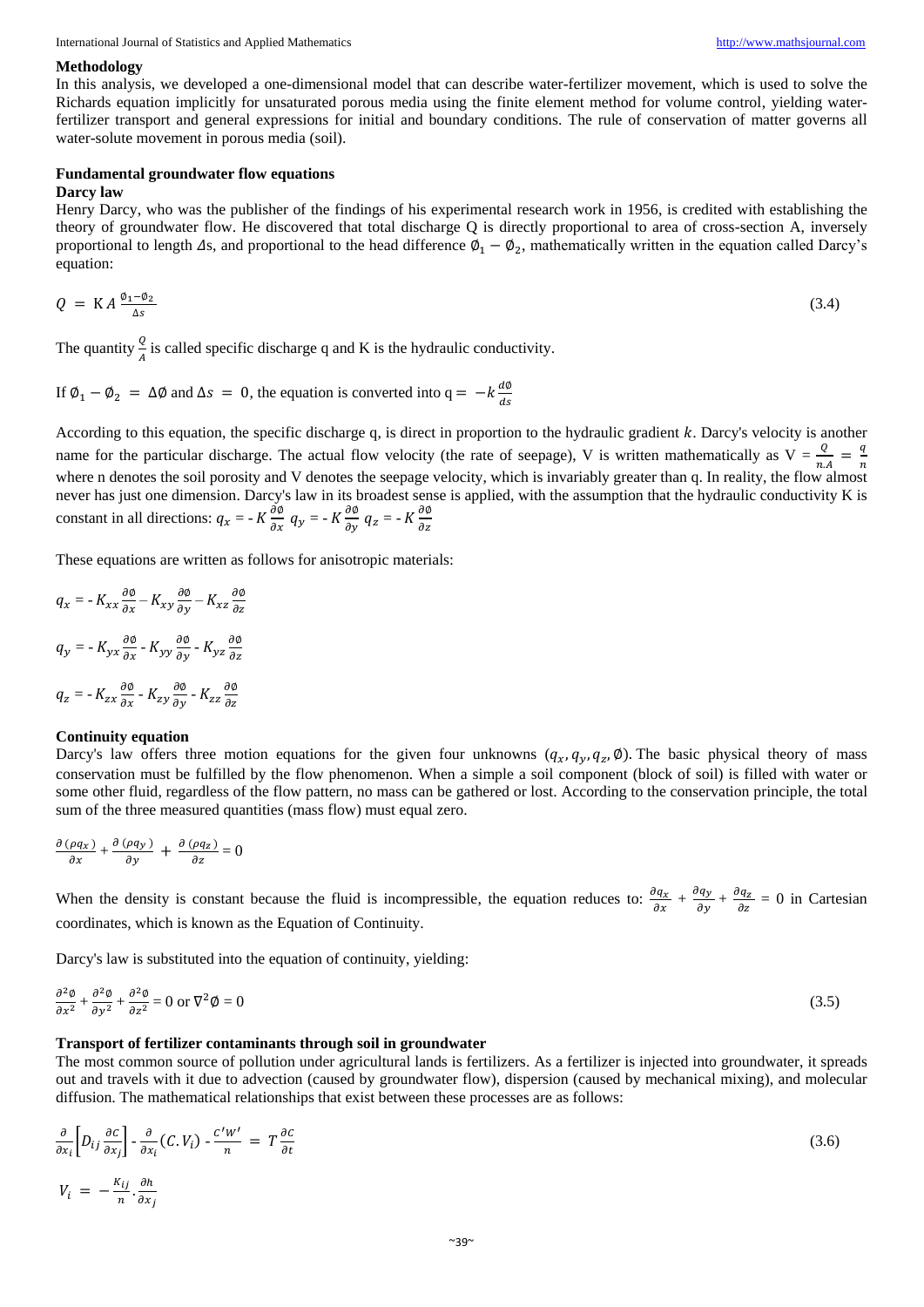International Journal of Statistics and Applied Mathematics [http://www.mathsjournal.com](http://www.mathsjournal.com/)

$$
T = \left[1 + \frac{\rho_b K_d}{n}\right]
$$

C represents concentration of contaminant,  $V_i$  represents Normal pore water velocity (seepage) in the direction  $x_i$ ,  $D_{ij}$  denotes the dispersion coefficient,  $K_{ij}$  denotes the hydraulic conductivity, C' is the fertilizer concentration in the sink fluid, W' denotes flow rate in volume as a percentage of the sink, n represents the amount of porosity in impact, h is the hydraulic head, T denotes the factor of retardation and x<sub>i</sub> denotes the cartesian co-ordinate. The equation that describes fertilizer transport in groundwater is represented in one dimension below:

$$
D_L \frac{\partial^2 c}{\partial x^2} - V \frac{\partial c}{\partial x} = T \frac{\partial c}{\partial t} \tag{3.7}
$$

Where C represents fertilizer concentration, V represents the seepage pore water velocity on average,  $D_L$  is coefficient of longitudinal dispersion and T retardation factor.

The above equation can be rearranged and written as:

$$
\frac{\partial c}{\partial t} + \frac{v}{T} \frac{\partial c}{\partial x} = \frac{D_L}{T} \frac{\partial^2 c}{\partial x^2}
$$
 which is simplified to the equation below;  

$$
\frac{\partial c}{\partial t} + u \frac{\partial c}{\partial x} = d \frac{\partial^2 c}{\partial x^2}, 0 < x < L(t), t \ge 0
$$
 where,  $u = \frac{v}{T}$  and  $d = \frac{D_L}{T}$  (3.8)

#### **Finite difference method (FDM)**

FDM are a class of numerical techniques for solving ordinary and partial differential equations by approximating derivatives with finite differences. Both the spatial domain and time interval are discretized or broken into a finite number of steps and the value of the solution at these discrete points approximated by solving algebraic equations containing finite differences and values from nearby points.

#### **Explicit finite difference method**

Using forward difference at time  $t_n$  and a second order central difference for the space derivative at position x; (Forward Time Centered Space) applied to diffusion problem e.g.

$$
\frac{\partial u}{\partial t} = \alpha \frac{\partial^2 u}{\partial x^2} \tag{3.9}
$$

The FTCS scheme is given by:

$$
\frac{u_i^{n+1} - u_i^n}{\Delta t} = \frac{\alpha}{\Delta x^2} (u_{i+1}^n - 2u_i^n + u_{i-1}^n)
$$

Letting r =  $\frac{\alpha \Delta t}{\Delta t}$  $\frac{\alpha \Delta t}{\Delta x^2}$  we get:  $u_i^{n+1} = u_i^n + r(u_{i+1}^n - 2u_i^n - u_{i-1}^n)$ 

Which is stable where  $r = \frac{\alpha \Delta t}{\Delta t^2}$  $rac{\alpha \Delta t}{\Delta x^2} \leq \frac{1}{2}$ 2

The equations are solved analytically by the explicit finite difference method and the results are programmed by MATLAB.

#### **Results and Discussions**

The values given in the tables below are not experimental values but values used for simulation.

**Table 1:** Effect of concentration of fertilizer solution due to flow over a given time interval and diffusion coefficient;  $d = 0.01$ 

| <b>Time</b> | x values |          |        |        |          |          |  |
|-------------|----------|----------|--------|--------|----------|----------|--|
|             |          | 0.18     | 0.36   | 0.54   | 0.72     | 0.9      |  |
|             |          | $\Omega$ |        |        | $\Omega$ | $\Omega$ |  |
| 0.2         |          | 0.0117   |        | 0      | $\Omega$ | 0.9877   |  |
| 0.4         |          | 0.0233   | 0.0001 | 0      | 0.0006   | 0.9877   |  |
| 0.6         |          | 0.0348   | 0.0004 |        | 0.0012   | 0.9877   |  |
| 0.8         |          | 0.0461   | 0.0008 |        | 0.0018   | 0.9877   |  |
|             |          | 0.0572   | 0.0013 |        | 0.0024   | 0.9877   |  |
| 1.2         |          | 0.0682   | 0.002  |        | 0.003    | 0.9877   |  |
| 1.4         |          | 0.0791   | 0.0028 | 0.0001 | 0.0035   | 0.9877   |  |
| 1.6         |          | 0.0899   | 0.0037 | 0.0001 | 0.0041   | 0.9877   |  |
| 1.8         |          | 0.1005   | 0.0047 | 0.0001 | 0.0047   | 0.9877   |  |
|             |          | 0.111    | 0.0058 | 0.0002 | 0.0052   | 0.9877   |  |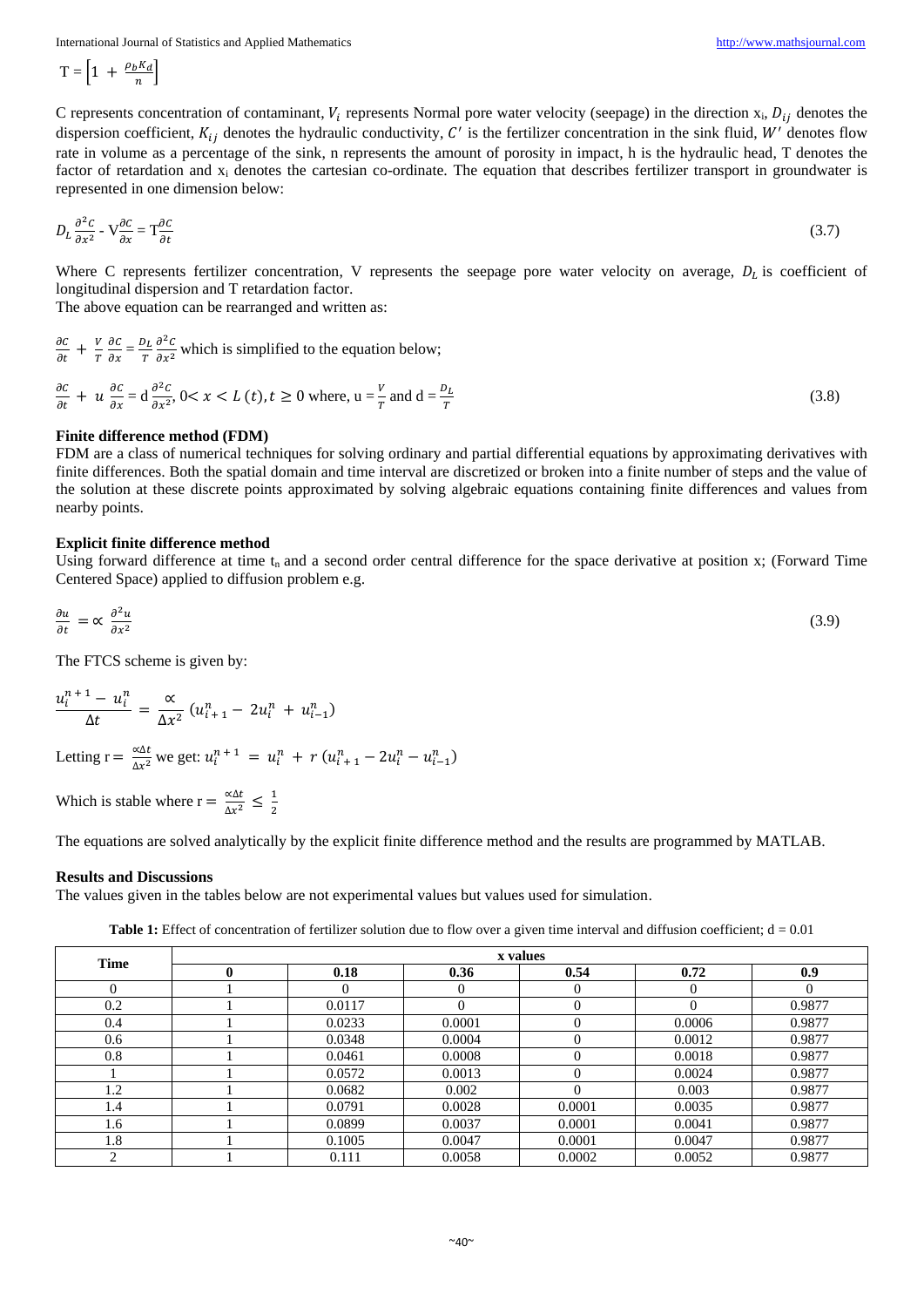

**Fig 1:** Graph of concentration of fertilizer against time when  $d = 0.001$ 

Table 2: Effect of concentration of fertilizer solution due to flow over a given time interval and diffusion coefficient; d = 0.0015

| <b>Time</b> | x values |         |          |          |          |          |  |
|-------------|----------|---------|----------|----------|----------|----------|--|
|             | 0        | 0.18    | 0.36     | 0.54     | 0.72     | 0.9      |  |
| $\theta$    | 1.0000 0 | .0000 0 | .00000   | .0000 0  | .0000 0  | $\Omega$ |  |
| 0.2         |          | 0.0148  | $\theta$ | 0        | $\Omega$ | 0.9815   |  |
| 0.4         |          | 0.0294  | 0.0002   | 0        | 0.0036   | 0.9816   |  |
| 0.6         |          | 0.0436  | 0.0007   | $\Omega$ | 0.0072   | 0.9816   |  |
| 0.8         |          | 0.0576  | 0.0013   | 0.0001   | 0.0107   | 0.9816   |  |
|             |          | 0.0714  | 0.0021   | 0.0001   | 0.0141   | 0.9817   |  |
| 1.2         |          | 0.0849  | 0.0031   | 0.0002   | 0.0175   | 0.9818   |  |
| 1.4         |          | 0.0981  | 0.0043   | 0.0003   | 0.0208   | 0.9819   |  |
| 1.6         |          | 0.1112  | 0.0057   | 0.0004   | 0.0241   | 0.9819   |  |
| 1.8         |          | 0.1239  | 0.0073   | 0.0006   | 0.0273   | 0.982    |  |
| ◠           |          | 0.1365  | 0.009    | 0.0008   | 0.0304   | 0.982    |  |



**Fig 2:** Graph of concentration of fertilizer against time when  $d = 0.0015$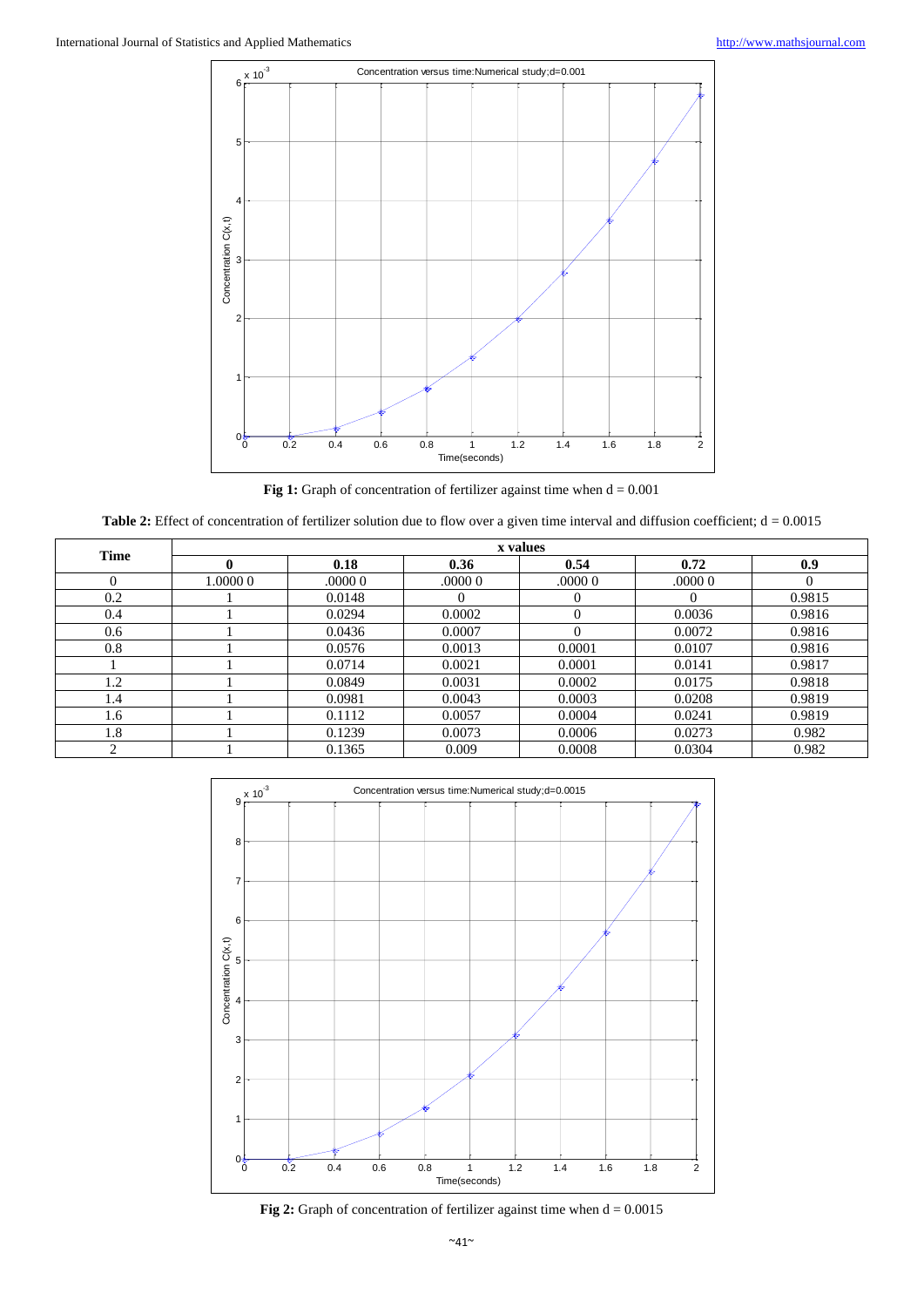International Journal of Statistics and Applied Mathematics [http://www.mathsjournal.com](http://www.mathsjournal.com/)

Table 3: Effect of concentration of fertilizer solution due to flow over a given time interval and diffusion coefficient; d = 0.002

| Time     | x values |        |          |          |          |          |  |
|----------|----------|--------|----------|----------|----------|----------|--|
|          |          | 0.18   | 0.36     | 0.54     | 0.72     | 0.9      |  |
| $\Omega$ | 1.0000 0 | 00000  | .00000   | .00000   | .00000   | $\Omega$ |  |
| 0.2      |          | 0.0179 | $\theta$ | $^{(1)}$ | $\theta$ | 0.9753   |  |
| 0.4      |          | 0.0354 | 0.0003   | $\theta$ | 0.0066   | 0.9755   |  |
| 0.6      |          | 0.0524 | 0.0009   | 0.0001   | 0.0131   | 0.9756   |  |
| 0.8      |          | 0.069  | 0.0019   | 0.0002   | 0.0194   | 0.9757   |  |
|          |          | 0.0852 | 0.0031   | 0.0003   | 0.0255   | 0.976    |  |
| 1.2      |          | 0.101  | 0.0045   | 0.0005   | 0.0315   | 0.9761   |  |
| 1.4      |          | 0.1165 | 0.0062   | 0.0008   | 0.0374   | 0.9763   |  |
| 1.6      |          | 0.1315 | 0.0081   | 0.0012   | 0.0431   | 0.9764   |  |
| 1.8      |          | 0.1462 | 0.0103   | 0.0016   | 0.0487   | 0.9765   |  |
| ◠        |          | 0.1606 | 0.0127   | 0.002    | 0.0542   | 0.9767   |  |



**Fig 3:** Graph of concentration of fertilizer against time when  $d = 0.002$ 

#### **Discussions**

In this section, results have been presented in tables then analyzed in graphs obtained from output of the MATLAB software. In fig 1-3, the concentration of fertilizer in soil is constant for some time before rising gradually. This is because the concentration is dependent on the flow through soil and accumulation on the root surface of the plant that takes sometime before it is realized. The results also indicate that an increase in diffusion coefficient causes an increase in concentration of fertilizer in soil over a given time period.

From the results collected and analyzed above, we find that concentration of fertilizer solution, C in soil increases gradually with time, t of flow.

#### **Conclusion**

Food shortage in parts of the Kenya has been a problem for years due to environmental factors and poor innovation. With good agricultural practices that apply scientific research to ensure crops thrive well, the problem can be solved. One of the ways is through Mathematical modelling to simulate and explain agricultural processes by formulating and solving equations of fluid flow and crop growth. In this research, equations of solute (fertilizer) transport through soil in underground water was studied and its findings used to model plant growth. The solute concentration taken as fertilizer concentration in soil media over a given time increases causing an increase in growth mitosis factor and finally results in increase in apical (vertical) length of the plant. Such scientific findings play a big role in explaining processes that can improve agricultural practices especially the use of both organic and inorganic fertilizers.

#### **Recommendations**

From our research, concentration of fertilizer and the growth mitosis factor coupled with length of growth of plant were emphasized leaving other factors out. In future research, the velocity of flow of fertilizer solution through soil medium can be modelled and studied to see the effect of the speed of flow of the mixture on plant growth. Again, further research can be carried out to check how a specific fertilizer concentration in a given type of soil affects plant/crop growth.